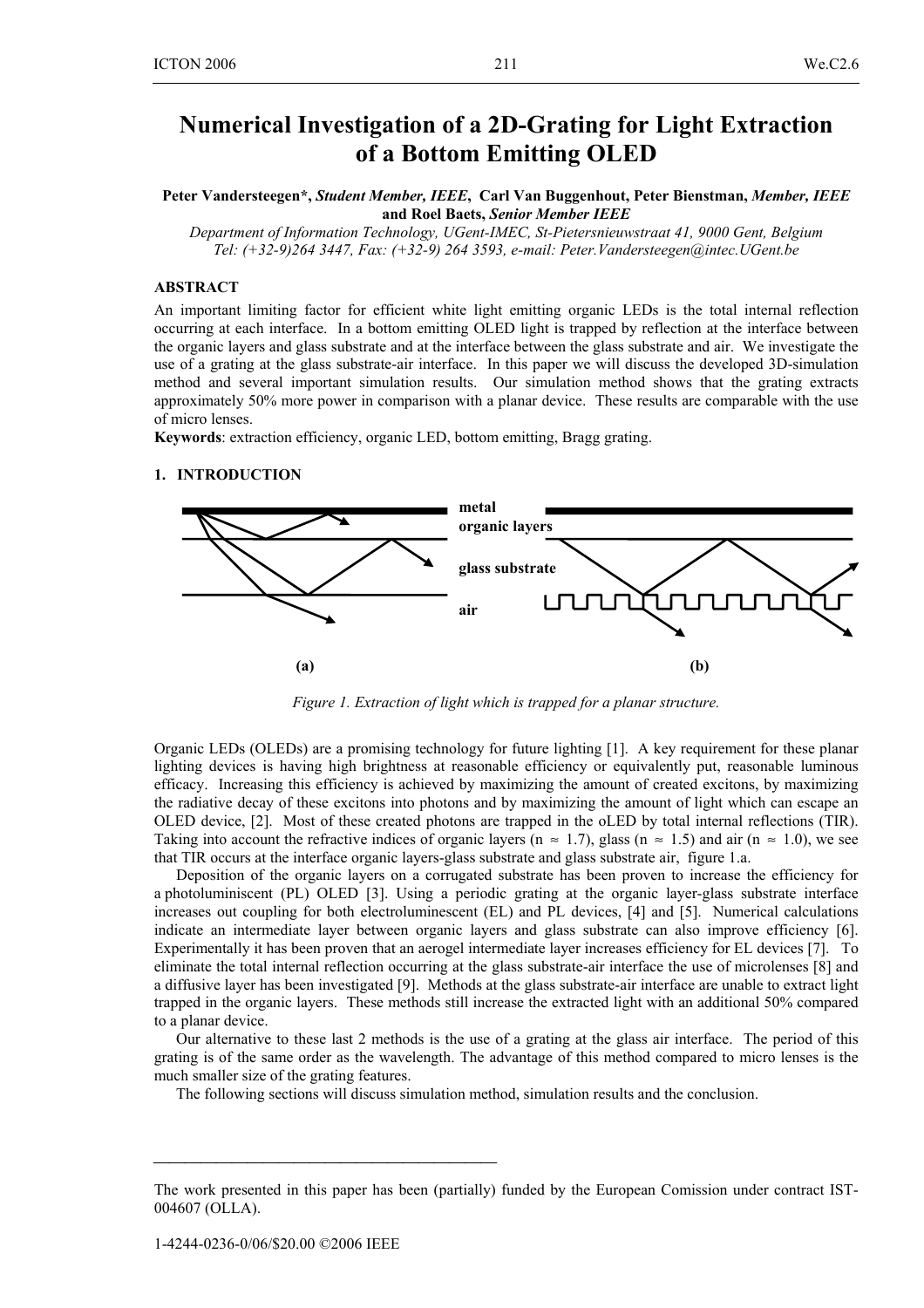#### **2. SIMULATION METHOD**



*Figure 2. Matrix description of the power flux in z-direction.* 

With our method we determine the efficiency of a grating placed at the glass-air interface. An extraction efficiency of 100% corresponds with an extraction of 100% of all the light which is injected into the glass substrate. All light injected in the glass layer escapes into air.

The efficiency is defined as the net power flux in air proportional to the net power flux in the glass substrate. The power flux is the power flux through an elementary surface perpendicular to the z-direction.

Our model takes into account following effects: the angular distribution of both emission and absorption of the organic layers, the multiple Bragg diffraction orders and the spatial incoherent multiple reflections of figure 1.b. Spatial incoherence is assumed because the glass is thick compared to the coherence length of spontaneous emitted light.

A key element of this method is the decomposition of the radiating dipole into plane waves. This plane wave expansion calculates the electromagnetic field in the micro cavity composed by the organic layers [10]. The emitted power flux, **E**, and power reflectance of the cavity organic layers,  $\mathbf{R}_{\text{organic layers}}$ , are a direct result of this calculation. Each of the resulting plane waves is propagated through the OLED structure to find the required efficiency. We have to take into account the power flux of all reflected and transmitted plane waves at each interface. Using the power flux automatically ensures the spatial incoherence of our model.

The effect of the grating on the reflected and transmitted Bragg orders can be calculated with Rigorous Coupled Wave Analysis as used in [11]. The wave vector of the plane wave incident on the grating is  $(k_{y,0}, k_{y,0}, k_{z,0})$ . The wave vector of all Bragg orders satisfy:

$$
k_{i,j} = (k_{x,i}, k_{y,j}, k_{z,i}) = (k_{x0} + ik_{\Delta,x}, k_{y0} + jk_{\Delta,y}, \sqrt{k^2 - k_{x,i}^2 - k_{y,i}^2})
$$
  
\n
$$
i, j \in \mathbb{Z} = \{..., -2, -1, 0, 1, 2, ...\}
$$
  
\n
$$
k_{\Delta,x} = 2\pi / x - period, k_{\Delta,y} = 2\pi / y - period
$$
\n(1)

Only diffraction orders with a real  $k_{i,j}$  are plane waves with a non-zero power flux. All plane waves which satisfy equation (1) for a certain  $(k_{y,0}, k_{y,0})$  form a set. We can place the reflection of the diffraction orders for any incident plane wave which satisfies (1) in one of the column of the square matrix **Rgrating.** The power transmission of the flux can be written in an n dimensional array **Tgrating**. For any set of power carrying Bragg orders we write.

total flux for one set = 
$$
T_{grating}
$$
,  $E + T_{grating}$ ,  $R_{organic layers}$ ,  $R_{grating}$ ,  $E + T_{grating}$ ,  $(R_{organic layers}$ ,  $R_{grating})^2 E + ... = T_{grating}$ ,  $(1 - R_{organic layers}$ ,  $R_{grating})^{-1}E$ 

The final field can be found by integrating over all plane waves.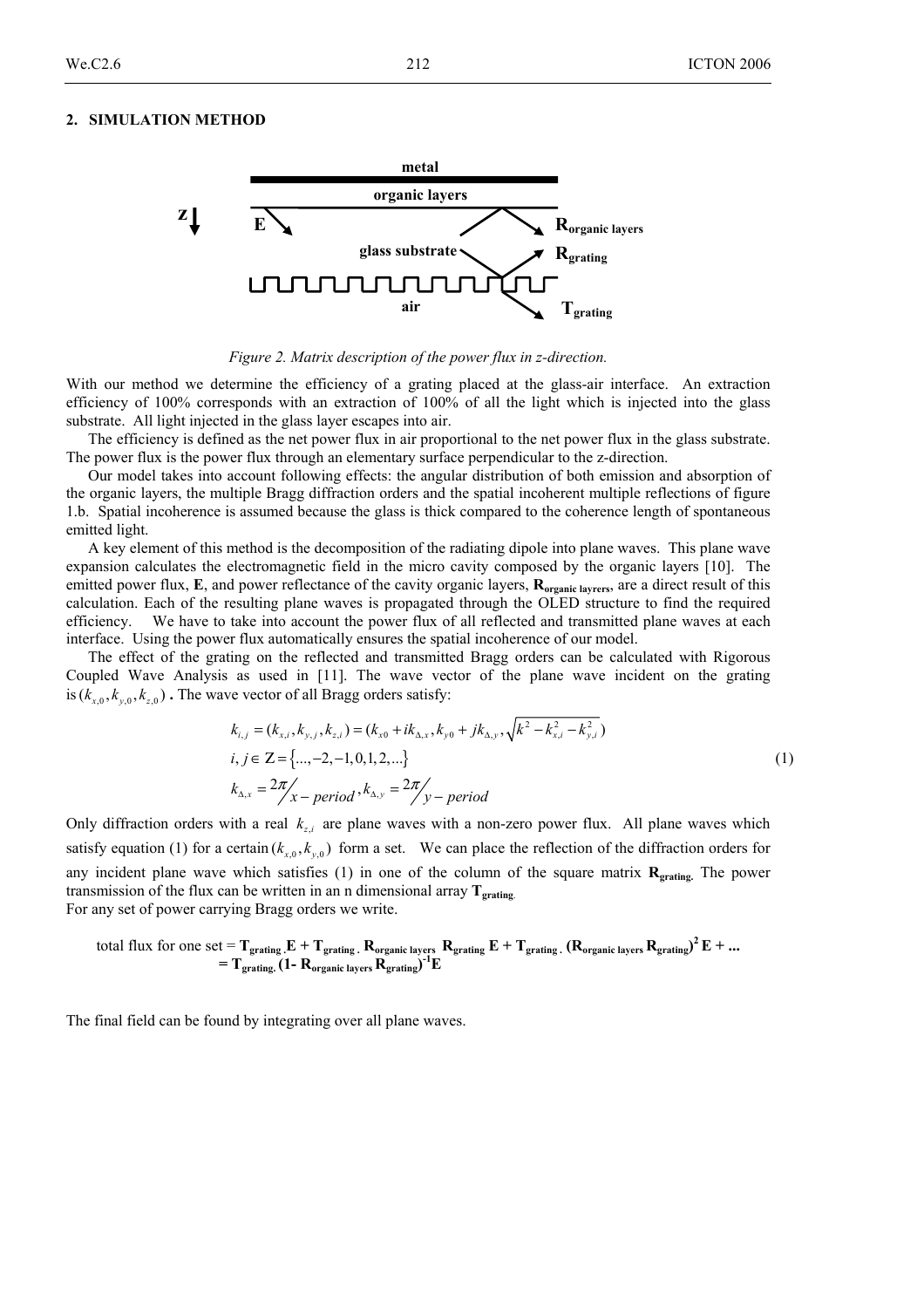### **3. SIMULATION RESULTS**





*Figure 4. Top view of one period of the grating.* 

The used OLED layer stack is shown in Figure 3. This stack has been used to calculate for both emission and reflection of the organic layers. In the following discussion we make a distinction between the 3 grating types of Figure 4. In this figure we only show one period of the grating. We have investigated the influence of following parameters: period, filling factor and grating depth. For Figure 4 (a) and (b) we define the fill factor as the proportion between glass and period. The fill factor of Figure 4 (c) has been defined as the proportion between air and period. Although both the period and the filling factor can be varied independently in x and y direction, we always have used the same value in x and y direction. Unless indicated otherwise the used grating has a depth of 500 nm, a filling factor of 0.65 and a period of 1.0  $\mu$ m.

We have found that a grating increases efficiency with approximately 50% compared to a planar interface. This is comparable with micro lenses. The distinction between 3 grating types only has implications for the determination of the optimal fraction.

## **3.1 Period**



*Figure 5. Efficiency in function of the wavelength for several grating Periods.*

*Figure 6. Efficiency in function of the Depth.*

Figure 5 gives an indication of the efficiency boost achieved by using a grating based on Figure 4 (a). Using a planar interface at the glass-air interface we have calculated that approximately 45 % of the light is extracted to air. Using a grating on top of the glass, we see an efficiency of approximately 70%. Figure 5 shows an increase of efficiency for larger periods. This improvement for larger periods stops for periods larger than 1.5 µs. It should be noted that similar results were achieved by using grating types from figure Figure 4 (b) and (c).

# **3.2 Depth**

Figure 6 shows the increase for efficiency for several wavelengths. A maximum efficiency is achieved for each wavelength. Longer wavelengths require more deep gratings. Taking into account the maximum wavelength of the visible spectrum a depth of 500 nm should be sufficient to maximize out coupling. Similar results were achieved by using grating types from figure Figure 4 (b) and (c).